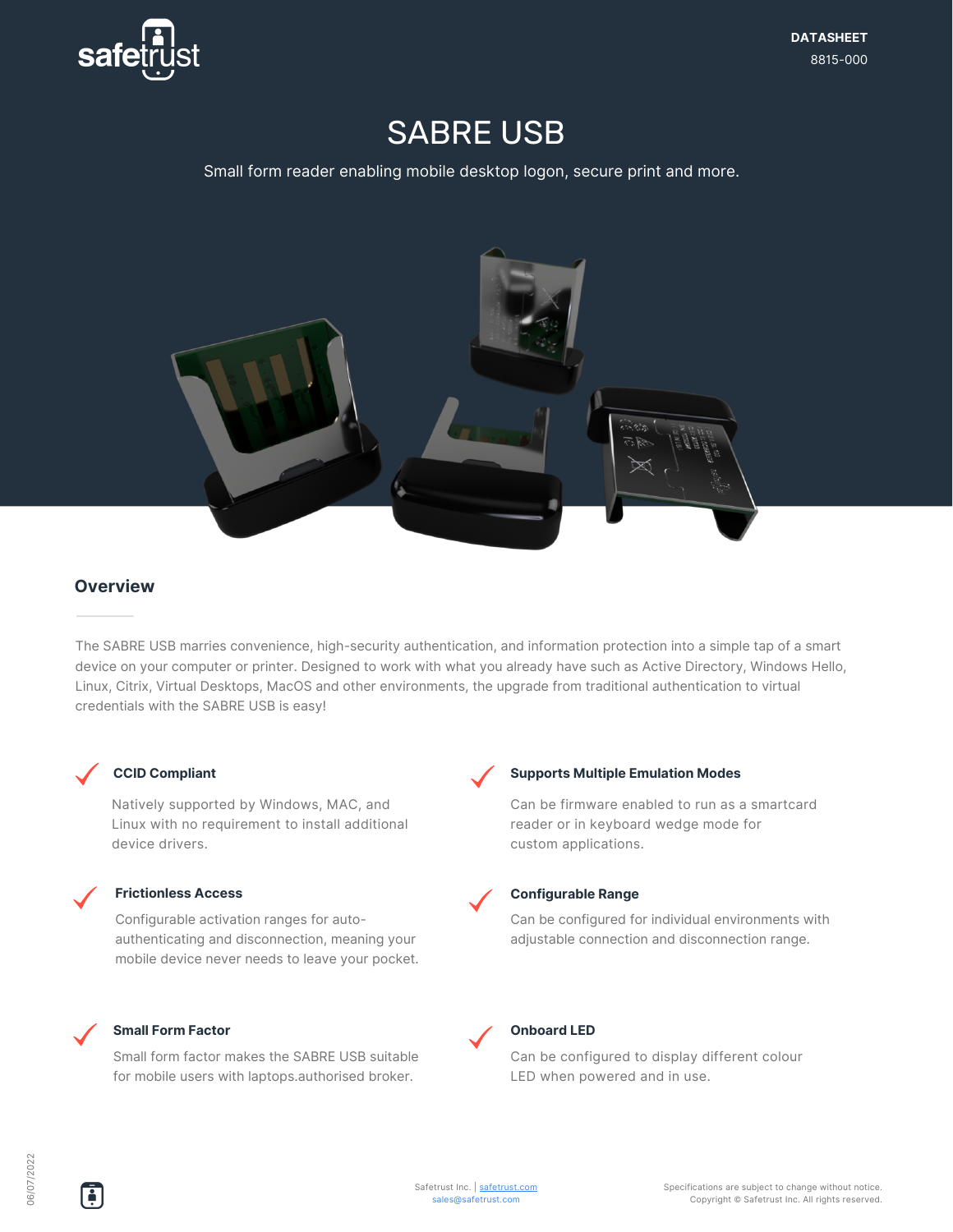## **How does it work?**

When installed, the SABRE USB appears to the operating system as a CCID compliant smartcard reader. When a mobile device running the Safetrust Wallet connects to the SABRE USB, the operational system natively accepts the virtual credential stored within the Wallet as a NIST SP800-73 (PIV) secure smart card. Authentication formats include certificates (SP800-73), smartcard emulation, or FIDO.

## **Installation**

The installation of the SABRE USB is a three step process. There is no configuration or additional set up required on the USB once plugged into the device. Administrators simply need to register the USB (sensor) to an Identity System in the Credential Manager and installation of the SABRE is complete.



Find any spare USB port on your computer or printer to plug the SABRE USB into.

Press the SABRE USB into place. The operating system will recognize the USB as a CCID compliant smart card reader.

The SABRE USB can now be registered in the Safetrust Credential Manager for use within the organization.